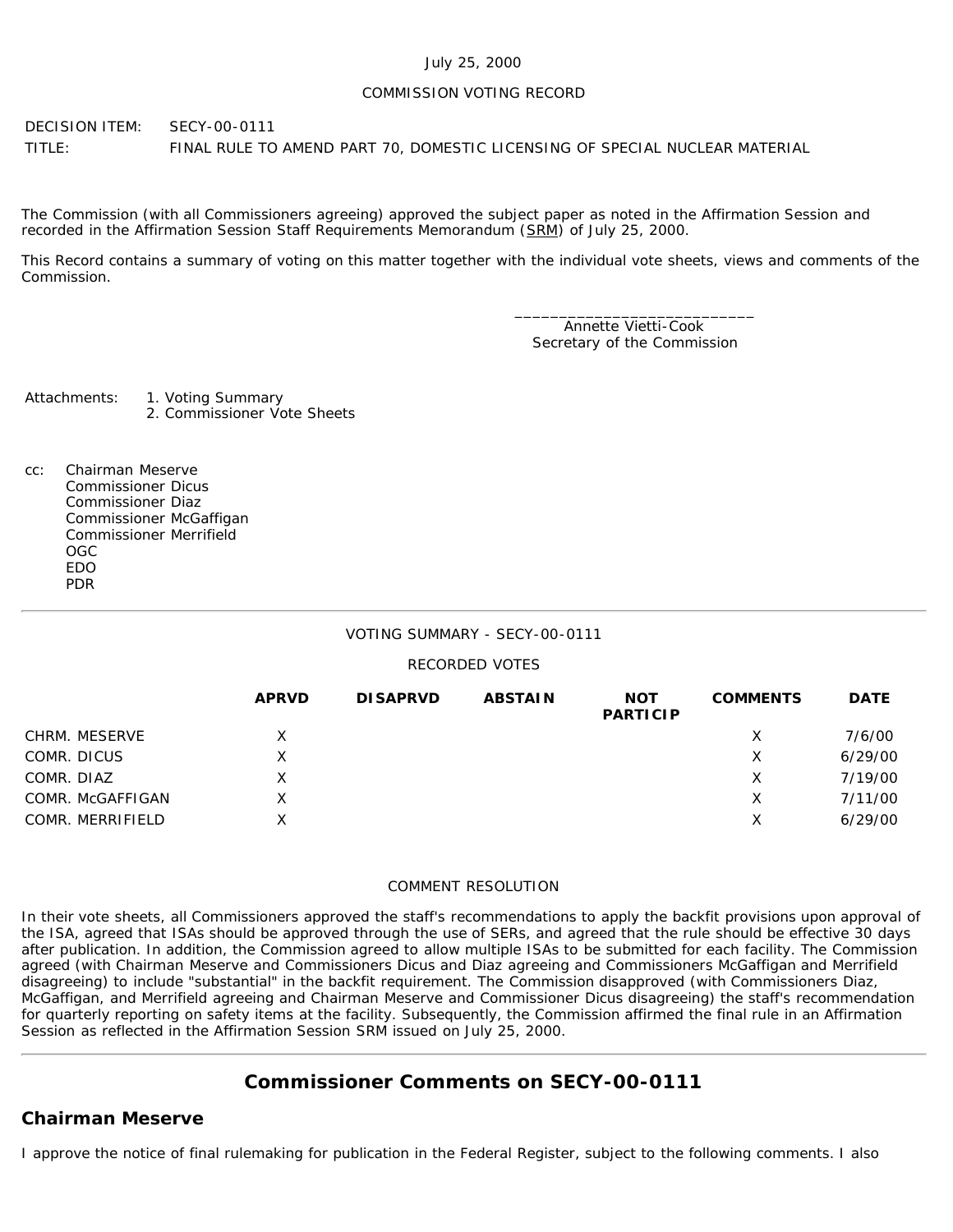support the certification that the rule will not have a negative economic impact on a substantial number of small entities. Although I suggest certain modifications of the final rule, I commend the staff for its efforts in this rulemaking. The revision of Part 70 is a very significant undertaking and the fact that there are relatively few controversial issues associated with the final rule reflects well on the staff's efforts to understand and, as appropriate, to accommodate the suggestions of the various stakeholders.

1. The proposed rule contains a backfit provision (§ 70.76) that presents two issues. One concerns the timing of the effectiveness of the backfit provision. The other relates to the standard that must be satisfied in order to justify a backfit.

a. The final rule proposed by the staff provides that the backfit provision established by the rule will apply only after the staff approves the Integrated Safety Analysis (ISA) Summary. Industry has argued that the backfit requirements of section 70.76 should instead be effective at the time the rule becomes final.

The differing perspectives on this issue may not have much real significance. The proposed backfit rule provides that a modification to bring a facility into regulatory compliance is not subject to examination under the backfit rule. See §§ 70.76(a)(4)(i) and (ii). Presumably most of the changes that would be required of licensees at the time of implementation of the rule would be to achieve compliance with the new rule (which itself is not subject to backfit analysis), and, if so, the applicability of backfit considerations would be irrelevant. Nonetheless, I concur with the staff's recommendation that the backfit provision be applied to the requirements in Subpart H after the ISA Summary is approved. Because the ISA for a facility might be expected to provide insights on baseline safety issues that were not previously considered thoroughly, it is desirable to avoid possible disputes as to whether changes that are justified by the ISA fall within the compliance exception to the backfit rule. Moreover, postponing the applicability of the backfit provision until the ISA Summary is completed and approved will ensure that such analyses are available to illuminate any future backfit decisions that must be made.

At the Commission meeting on Part 70 it was suggested that, rather than one ISA Summary to encompass the entire facility, there might be multiple ISAs, each prepared for a separate subsystem, and that the staff might undertake the piecemeal review and approval of the resulting segmented ISA Summaries. If so, the backfit rule might become applicable to a given subsystem after the relevant ISA Summary is approved. This is acceptable to me, but only so long as the staff develops appropriate guidance to limit excessive or inappropriate segmentation. An ISA, after all, is intended to provide an integrated safety analysis and any segmentation should not be allowed to undermine the evaluation of the interdependence of systems and of possible synergistic effects. Moreover, the rule should not create incentives for excessive segmentation in order to obtain the benefit of early backfit protection for some subsystems.

b. The backfit provision, like the counterpart provision governing reactors ([10 C.F.R. § 50.109\)](http://www.nrc.gov/reading-rm/doc-collections/cfr/part050/part050-0109.html), does not require a backfit analysis if the change is required to achieve compliance with a regulatory requirement or is necessary to provide adequate protection of public health and safety. For requirements of lesser significance, the proposed rule would require showings that there is "an increase in the overall protection" of the public health and safety, and that the costs of implementation of the backfit are justified by the benefits. See § 70.76(a)(3). Industry argues that the rule should require a "substantial increase" in overall protection in addition to the cost-benefit test.

The Commission previously provided guidance to the staff that any new backfit proposal for Part 70 should not require a showing of a "substantial" increase in safety. See SRM for SECY-98-185 (Dec. 1, 1998). Nonetheless, I believe that the word "substantial" should be introduced into the backfit test. The point of the backfit rule is to provide a measure of regulatory stability so that licensees are not required to undertake investments to comply with a newly minted regulatory requirement absent a convincing showing that the application of the new requirement is justified. The elimination of the word "substantial" would effectively reduce the barrier to the imposition of backfits for Part 70 licensees. In fact, any requirement that could pass the cost-benefit component of the backfit test would necessarily provide some (albeit perhaps slight) increase in protection and therefore would of necessity also pass a mere "increase-in-protection" requirement. Thus the staff's proposal, in effect, would reduce the backfit rule to a cost-benefit test. In other contexts in our rules -- notably 10 CFR §§ 50.109 and 76.76 - we require a heightened showing of benefit and I see no reason for a departure from this approach for Part 70 licensees. As Commissioner Dicus has noted, there is a benefit in consistency in our rules so that predictability is enhanced. And, although there is admitted ambiguity as to the increase in protection that is sufficient to constitute a "substantial" increase, there is a benefit in specifying that more than a trivial increase in safety is needed to justify requiring our licensees to undertake the expense of a backfit.

2. The proposed rule would require prior NRC approval upon the removal or modification of "items relied on for safety" (IROFS) under certain particularly safety-significant circumstances, quarterly reporting as to changes that affect IROFS in other circumstances, and reporting of other revisions of the ISA Summary on an annual basis. See § 70.72. Industry has objected to the burden of quarterly reporting, claiming that each quarterly reporting may require a filing covering 20-30 items. Staff responds that modifications to the IROFS are like changes to technical specifications in the reactor context and more frequent reporting than annual reporting is justified.

The staff's analogy to technical specifications is not completely appropriate because changes to technical specifications must be pre-approved by the NRC. Nonetheless, there is a certain parallelism between the definition of technical specifications (§ 50.36) and the definition of IROFS (proposed § 70.4): both serve to define the safety envelope for the facility. Moreover, the different risk characteristics of a reactor and a facility licensed under Part 70 serve to justify the different approaches to prior approval of changes. Given the safety significance of changes to IROFS, I approve the staff's requirement for quarterly reports.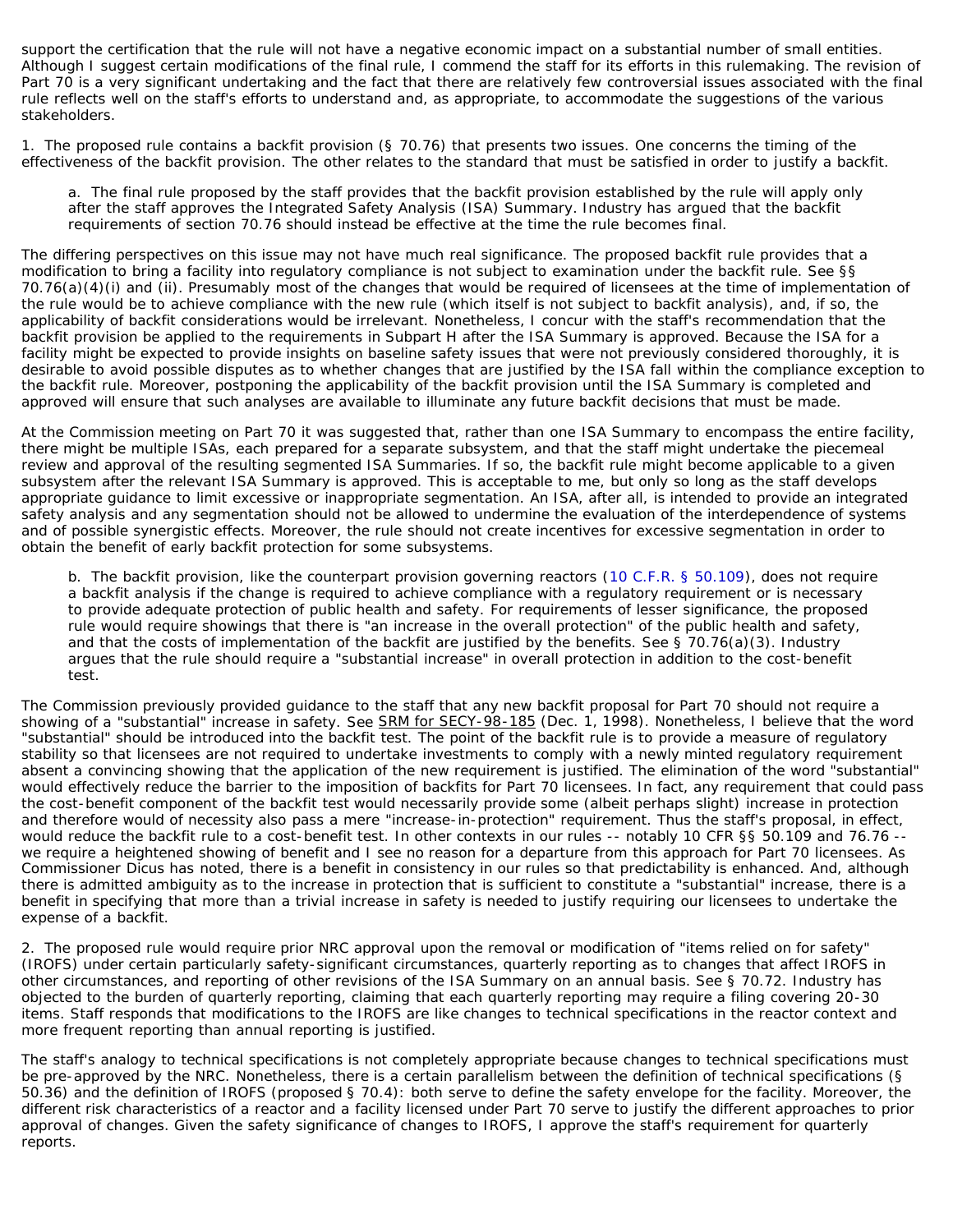I am troubled by the perception of industry that the routine operation of a facility might require as many as 30 changes to IROFS to be reported each quarter. I understand that the staff does not anticipate that a quarterly reporting requirement should be so burdensome. Accordingly, I urge the staff to review and revise the guidance and/or the statement of considerations so that the changes to IROFS that are subject to quarterly reporting are more sharply and more narrowly delimited.

3. Industry has argued that there is no justification for staff approval of an ISA Summary because there is no procedural action, such as the issuance of a license amendment, that is hinged to the approval. Based on the discussion at the Commission Meeting on June 20, however, it is apparent that the staff approval of an ISA Summary will result in the staff producing a Safety Evaluation Report that will be the foundation for licensing actions (as well as the trigger and the foundation for application of the backfit rule). I approve the staff's approach.

4. The development of the Standard Review Plan (SRP) is critically important to the successful implementation of the rule. The process can and should serve as a vehicle for assuring that the staff and the licensees, as well as other stakeholders, are fully informed of each other's understanding of the rule and each other's expectations for its implementation. As a result, staff should continue to work with stakeholders to ensure that the SRP contains sufficient detail as to provide concrete guidance, but not such prescriptive requirements as to interfere with a performance-based approach to compliance. Given that the rule already provides for the phased applicability of the new requirements, I conclude that the rule should become effective 30 days after publication, rather than after completion of the SRP.

# **Commissioner Dicus**

I want to commend staff for the hard work and effort put forth in developing the Part 70 draft final rule. I am aware of the complexities addressed and resolved in this rulemaking effort, and I soundly believe that the regulatory requirements of Subpart H and its specific performance requirements, adequately protects the worker, the public, and the environment. I also believe that Subpart H and the Standard Review Plan (SRP) guidance provides the appropriate level of requirements and information that will provide our fuel cycle licensees the opportunity to facilitate safety enhancements, or confirm the safety of existing conditions/controls, to their current programs. These requirements and guidance methods provide reasonable assurance that items relied on for safety (IROFS) will be available, reliable, and will perform as designed or intended, if operational challenges and/or process deviations are confronted. With respect to the few remaining issues, i.e., Backfit implementation for Subpart H requirements, ISA Summary approval, Quarterly Reporting, and Chapters 3 and 11 of the SRP, I have carefully considered these issues and the views presented by staff, the Nuclear Energy Institute ([NEI](http://www.nei.org/) **EXIT**), and our fuel cycle licensees, and I've derived the following positions:

## **1. Backfit and ISA Summary Approval**

Both staff and industry have presented logical positions concerning these issues. However, based on the safety significance of the information to be provided in the ISA Summary documents, the number of projected submittals per licensee, and the projected timing of these submittals, I support staff's recommendation for review and approval of each ISA Summary submittal and the subsequent issuance of a safety evaluation report (SER) per approval. At the time of approval and SER issuance, the applicability of Backfit should be immediately effective for the Subpart H requirements. Additionally, my position also includes modifying the Backfit draft final rule language, as stated in Part 70.76(a)(3), to re-incorporate "substantial increase" into the regulation. I believe that this modification provides the generic consistency across our existing regulations, as identified in Part 50.109(a)(3) and Part 76(a)(3), and further ensures predictability in our regulations, as well as our regulatory interpretations and positions. However, I do recognize that the term "substantial," as utilized in our regulations is neither qualified or quantified, but does provide a level of differentiation between the stand-alone term of "increase."

I also want to share a general observation that I've concluded concerning the interpretation of the ISA concept by staff, NEI, and our licensees. At the June 20 Commission meeting one licensee informed the Commission that the NRC could expect to receive approximately 15 separate ISA Summaries for that facility's existing operations, which was also indicated at my June 19 meeting with NEI and our licensees. From my perspective, it appears to be a disconnect between the ISA process and the related Process Hazard Analysis (PHA), which is the major input portion to the ISA. Typically, facilities conduct individual PHA's for each process unit operation, with the results of the PHA becoming the infrastructure of the ISA. As the process indicates, the objective of the ISA is to evaluate the comprehensive risks and impacts in an integrated manner. The results of this process provides plume effect information, which evaluates the accident sequence and impacts of one process unit operation on another, thereby, providing the data needed to identify and implement appropriate engineering and administrative controls, and bolstering the facility's level of defense-in-depth. This approach would end-up with a number of PHAs and possibly one to three ISAs, which would significantly reduce the number of SERs issued per licensee. In this regard, I recommend to the degree necessary, that clarification be provided to our licensees. This information should address the type of information needed to demonstrate regulatory compliance, so that one could establish appropriate methods to efficiently and effectively evaluate operations safety, and the adequacy of measures taken concerning worker and public health and safety. This clarification could be addressed in Chapter 3 of the SRP, the rule language, or in the statements of consideration (wherever staff believes it would appropriately fit). As licensees begin to submit their ISA Summaries, it is essential for staff to ensure that the information appropriately addresses accident sequences, risks, and impacts in a comprehensive and integrated manner, so that a sound safety basis can be established.

# **2. Quarterly Reporting of IROFS not requiring NRC pre-approval**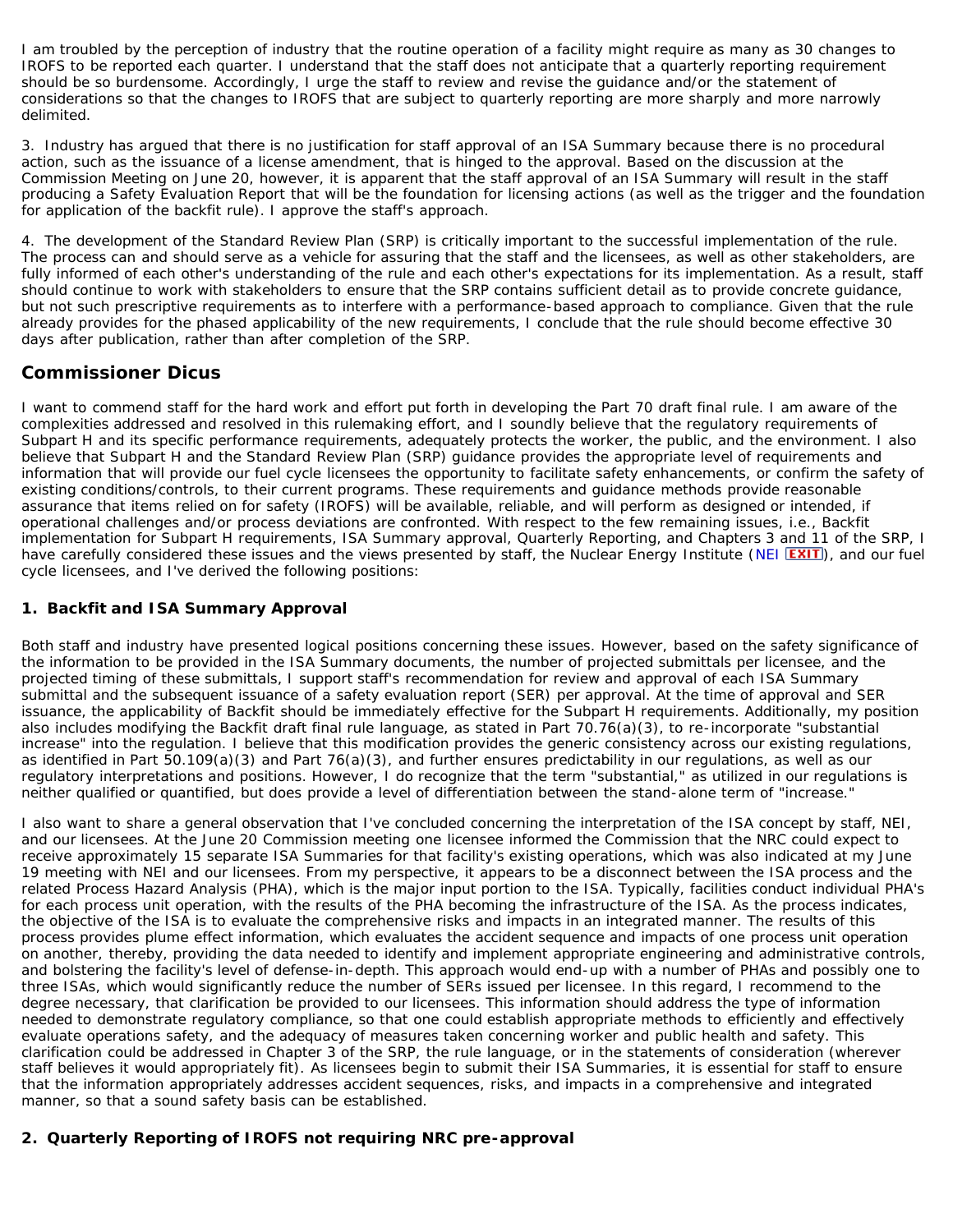Both staff and industry have presented logical positions concerning this issue, and I believe the merits of these positions warrant equal consideration. Based on the expected safety and health importance that quarterly reporting will provide, I support staff's recommendation requiring quarterly reporting of IROFS that do not require NRC approval prior to making process changes. However, as both Commissioner McGaffigan and industry pointed out, the language currently in Part 70.72(c)(4)(d)(1) should be clarified to better explain what type of changes meet this reporting threshold and the value of that threshold to the NRC. Recognizing that there will be fundamental differences in facility operations, once the rule language and if necessary the statements of consideration are modified, the usage of License Conditions, as appropriate, would also provide an effective vehicle to cover the uniqueness of these differences.

The issue that I struggle with, is not the quarterly reporting of IROFS, but the types of IROFS that would fall into the quarterly reporting range. By following the unresolved safety question (USQ) process, it's quite clear that changes impacting IROFS that fall within the USQ range must be pre-approved by the NRC prior to implementing any change. However, I do not get the same sense of clarity or what the safety significance is, with the types of IROFS that fall outside of the USQ range. In response to my question to NEI and our licensees during my June 19 meeting, and as stated in the June 20 Commission meeting, industry believes that a range of 20 to 50 items per licensee will have to be reported per quarter. Also mentioned by our licensees, is that they believe this category of items is down in the grass with respect to safety significance. In contrast, I firmly believe that if the PHAs and ISAs are appropriately carried-out, that the number of IROFS reported per quarter should be minimal to none, with the annual report being the main vehicle of reporting . From a regulatory burden perspective, I do not support industry's position that quarterly reporting to the NRC presents unnecessary regulatory burden, because each licensee, through their configuration management change control process, is responsible for appropriately documenting changes that take place. Mere reporting of these changes should not present a significant burden on any of our licensees, since the burden of evaluating and documenting these changes have already taken place. Additionally, at the time of completing the ISA process, the licensee should have a well established safety basis, and except for new processes or significant modifications to existing processes, I would not foresee numerous changes to the established safety basis. Therefore, this is why further clarification is warranted in the rule language and/or statements of consideration addressing the quarterly reporting of IROFS.

## **3. SRP - Chapters 3 (ISA Guidance) and 11 (Management Measures)**

I recognize that as lessons are learned and experiences are gained, general and specific changes to the SRP will probably take place. As both staff and industry indicated during the June 19 and 20 meetings, a revised Chapter 3 is being developed by NEI and coordinated for NRC review and comment, and an introductory statement to Chapter 11, addressing the level of suggested detail, has been drafted and tentatively agreed upon. I believe that staff is taking the right approach in refining the SRP guidance document and has done an excellent job in doing so. Therefore, I do not support endorsement of NEI's Chapter 3 guidance in the Part 70 rule or delaying the implementation of the rule until Chapter 11 issues are resolved, as recommended by NEI and our licensees.

## **Commissioner Diaz**

I approve publication of the final rule to amend [10 CFR Part 70](http://www.nrc.gov/reading-rm/doc-collections/cfr/part070/index.html), Domestic Licensing of Special Nuclear Material, subject to the following comments on the rule.

I am especially pleased to see that the final rule includes a backfit provision, which I supported in my earlier comments on the proposed rule. I believe that the Commission has an obligation to ensure that the agency promulgate "reasonable" regulations for the protection of public health and safety and, consequently, I support re-introducing the word "substantial" into the backfit requirement in § 70.76(a)(3). I agree with the Chairman that "there is a benefit in specifying that more than a trivial increase in safety is needed to justify requiring our licensees to undertake the expense of a backfit." That is, a substantial increase in protection of the public's health and safety would need to be demonstrated before the NRC imposes a backfit. The U.S. nuclear fuel facilities have much lower risks than nuclear power plants, with small public health and safety consequences even for large accident scenarios. They have a demonstrably sound safety record. It is, therefore, necessary to prevent the imposition of additional burden without justifiable safety improvements, both in absolute and relative terms. NRC must provide clear guidance on what is considered a "substantial" increase, as used in this part, to ensure consistent application of the requirement and to prevent unnecessary future expenditures of industry and NRC resources trying to resolve the term's meaning. When possible, I prefer quantification of the increase, but when necessary, qualification is often sufficient. Therefore, I recommend that the following language be added to § 70.76(a)(3):

Substantial increase, as used in this part, means that there would be a qualitative or quantitative increase in the overall health and safety protection of the public if the backfit is imposed. Likewise, failure by licensees to perform the backfitting could potentially result in an increase in the health and safety consequences to the public that is outside of the acceptable range of potential consequences associated with the use of SNM.

In other words, the determination of whether there is a "substantial increase" in protection, if backfitting of the facility were required, would be tied to the acceptable level of consequences NRC considers during licensing the use of SNM, i.e., the acceptance criteria in the Standard Review Plan (SRP).

Consistent with the above statements on the safety and risks of SNM licensees, I disagree with the requirement that any changes that affect the list of the items relied on for safety in the Integrated Safety Analysis (ISA) summary be submitted quarterly. We have a continuous inspection process at the fuel cycle facilities. I believe that this oversight is more effective in providing real-time reports on safety than a requirement for submission of quarterly reports. Therefore, I believe that the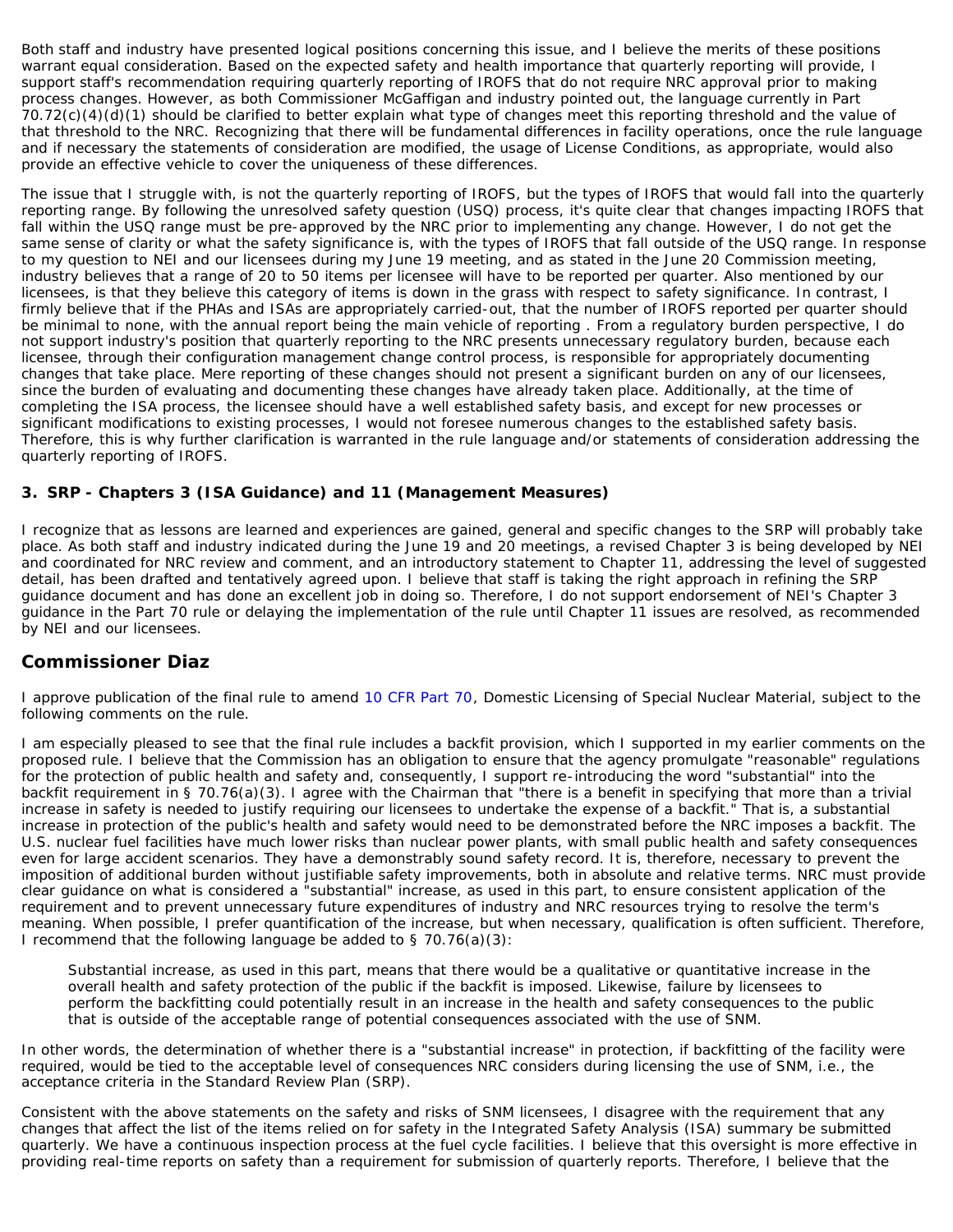reports on safety changes, which do not require pre-approval, be submitted annually.

Both the SECY paper and the briefing of the Commission showed that there are still numerous details to be worked out between the NRC and the industry regarding the ISA and the SRP. Based on the progress to date, I encourage staff to continue working to resolve the remaining issues, such as the level of detail in the ISA summary.

### **Commissioner McGaffigan**

I approve the draft final rule amending Part 70 for certain licensees authorized to possess a critical mass of special nuclear material (SNM) subject to the following comments on specific rule provisions and the Standard Review Plan (SRP). I commend the staff and industry representatives for their tireless efforts over the past few years to reach consensus on a more riskinformed and performance-based rule.

### *Rule Provisions***:**

- 1. Approval of the Integrated Safety Analysis (ISA) summary ([10 CFR §](http://www.nrc.gov/reading-rm/doc-collections/cfr/part070/part070-0062.html) 70.62(c)(3)(ii) I support the current language which requires existing licensees to demonstrate compliance with the new rule requirements by submitting an ISA summary to NRC for approval. While industry argues that the ISA and the summary document are "living documents" and therefore should not be "approved" by NRC but rather should be reviewed by NRC for the purpose of determining whether the licensee is in compliance with applicable requirements, the intent of the review process described by the staff is the same and as such use of the word "approval" appears to be somewhat an issue of semantics. Moreover, the approval of the ISA summary is the trigger for any application of the backfit provision (70.76), which industry desires.
- 2. Quarterly reporting of certain changes that affect the list of items relied on for safety ([10 CFR §](http://www.nrc.gov/reading-rm/doc-collections/cfr/part070/part070-0072.html) 70.72(d)(1) I do not support the proposed quarterly reporting frequency for certain changes to the list of IROFS and instead support an annual reporting frequency. I do not agree that staff has made the case for the analogy to nuclear power reactor technical specifications. If the staff truly considered these items to be directly comparable in safety significance to reactor tech specs, then the changes to the list of IROFS should require pre-approval by NRC. I do not believe that the staff will have a need to, or will actually perform, quarterly reviews of these reports. In addition, it is not clear why ISA Summary change information, if of interest to NRC, could not be reviewed during a routine or reactive inspection. Therefore, in the absence of a health and safety basis or concern with such changes, it is not clear that the burden to the licensee for quarterly reporting can be justified. The reporting frequency for these changes should be annual.
- 3. Backfit ([10 CFR §](http://www.nrc.gov/reading-rm/doc-collections/cfr/part070/part070-0076.html) 70.76) I approve the staff's approach, both with regard to the timing of the applicability of the backfit provision (with one minor exception), and with regard to the standard that must be met for imposition of a backfit. For reasons discussed below, I would remove rulemaking from the definition of backfit. As to the timing, I would make whatever rule language modification is required to allow for the possibility that ISAs will be submitted and approved on a "piecemeal" basis. In such cases, the backfit provision may become effective at the time of NRC approval of each ISA summary for that portion of the facility. However, I share the concern expressed by Commissioner Merrifield and Chairman Meserve that the ISA was intended to provide an integrated analysis of all of the hazards at the facility, and this purpose should not be allowed to be frustrated by unnecessary segmentation.

As for the standard that must be met for imposition of a backfit, I strongly oppose the addition of the word "substantial" to the test. As I wrote in previous votes, I believe in applying cost-benefit analysis to backfits, but the substantial increase test in 50.109 has proven to be an impediment to worthwhile regulation, regulation that provides modest increases in safety at minimum or inconsequential costs. The Chairman in his vote notes the "admitted ambiguity as to the increase in protection that is sufficient to constitute a "substantial increase." This is an understatement in my view.

If one goes back to the 1985 revision of the 50.109 backfit rule (adopted by a 3 - 2 vote), the Commission majority attempted to explain the substantial increase standard in the Statements of Consideration as follows:

"Substantial means 'important or significant in a large amount, extent, or degree.' Under such a standard, the Commission would not ordinarily expect that safety improvements would be required on backfits which result in an insignificant or small benefit to public health and safety or the common defense and security, regardless of implementation costs. On the other hand, the standard is not intended to be interpreted in a manner that would result in disapprovals of worthwhile safety or security improvements having costs that are justified in view of the increased protection that would be provided."

The last sentence of this explanation is on its face inconsistent with the words in the rule. "Substantial" clearly connotes something more than a worthwhile improvement passing a cost-benefit test. Otherwise, the word "worthwhile" should have been substituted in the rule language. Commissioner Asselstine in his dissent dismissed the Commission majority's explanation of the substantial increase standard as "so unclear as to be useless." Ever since, as Commissioner Asselstine warned, this standard has proven to be a barrier to improved safety. It has put us at odds with foreign nuclear regulators, who do not have so strong an obstacle to worthwhile cost-beneficial backfits. It has the potential to make the two-edged sword of risk-informed regulation a single-edged sword, as critics argue.

Commissions have periodically contemplated bringing the 50.109 rule into conformity with the worthwhile standard in the 1985 Statements of Consideration explanation. We had a recent reminder of the difficulty with the 50.109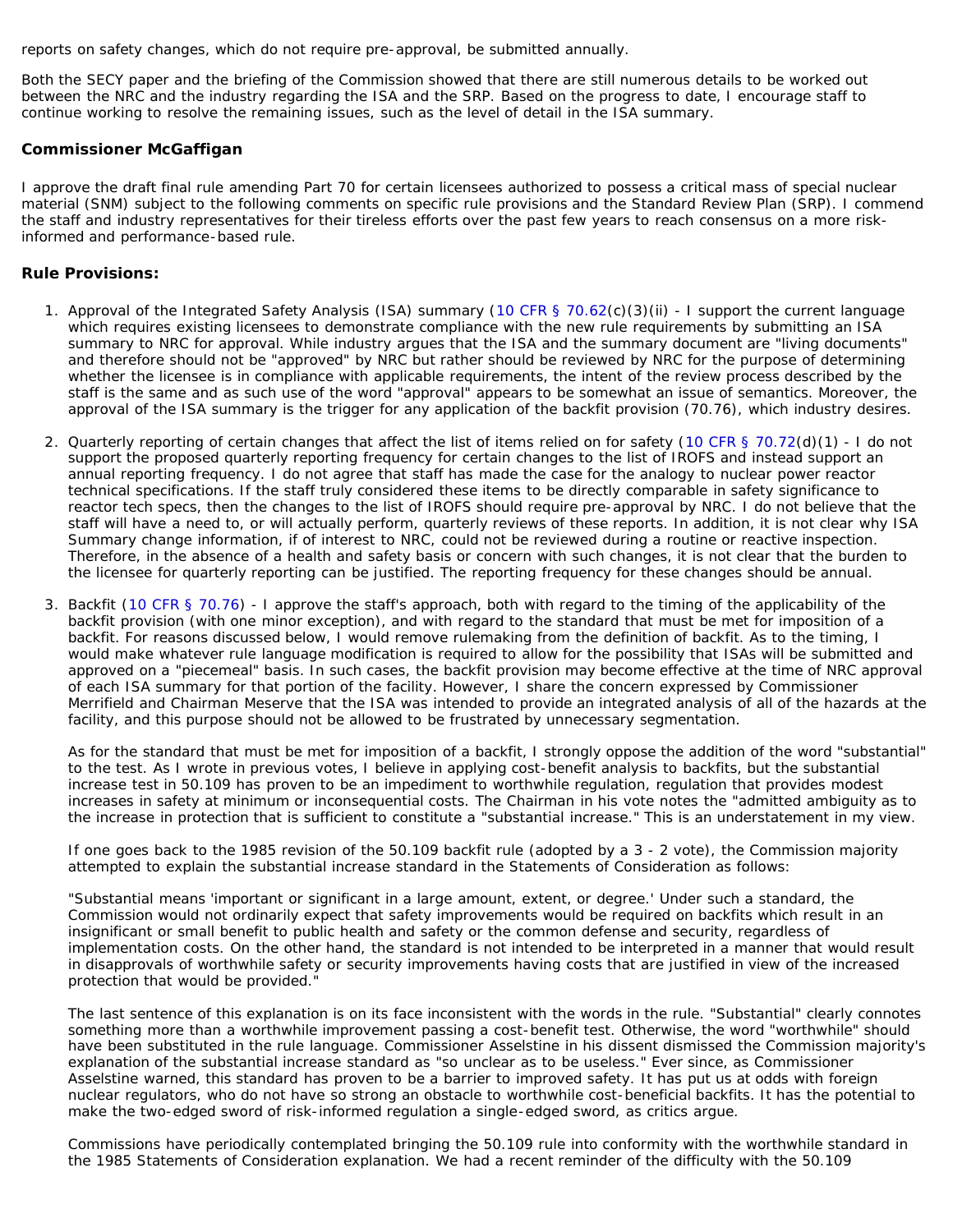substantial increase standard in the staff's analysis of, and our voting on, the final fitness-for-duty rule (SECY-99-279). As I noted in my vote on SECY-99-279, Commissioner Curtiss in 1993 advocated that the 50.109 backfit rule be modified to directly address situations where a seemingly worthwhile change to regulations cannot be adopted because of difficulties in demonstrating that the change represents a "substantial increase in the overall protection of public health and safety."

Given this history, adopting the substantial increase standard in a Part 70 backfit should not be done simply for consistency with Part 50 or Part 76. In SECY-99-147, the staff argued at some length why the "Part 70 regulations are much different than regulations to which backfit currently applies." One of the key parts of that discussion bears on the industry's desire for any backfit provision to be implemented using quantitative backfit analysis versus the staff's intent to use a qualitative backfit analysis. The staff stated their belief that "a quantitative determination of incremental risk may require a Probabilistic Risk Assessment, which the industry has strongly opposed in the past." We are adopting a final Part 70 rule which does not require quantitative PRA-quality ISAs. I support that (despite the concerns of ACNW and ACRS on this matter). But the substantial benefit standard for backfits, if adopted contrary to the staff's recommendation, implies a quantitative approach to backfit analysis. I continue to support the staff's proposal to use a qualitative non-monetary methodology to derive the value of safety/safeguards improvements. Industry should not be granted qualitative ISAs, but quantitative backfit methodology. Even under the rule as proposed, the staff warns us in Attachment 6 to SECY-00-0111 that "the staff anticipates that developing guidance on this issue (qualitative vs quantitative methodology) may be challenging and controversial." We will compound the controversy with a "substantial" increase standard.

Finally, I would remove rulemaking from the definition of a backfit. Commissioner Bernthal in his dissent on the 1985 50.109 rule eloquently presented the case against including rulemaking in that rule's definition of backfit. The heart of his argument (which I attach and associate myself with for purposes of this vote) is that there are very clear statutory procedures for rulemaking that ensure a disciplined process which is entirely in the Commission's hands already. There is no need for the addition of a backfit rule on top of that.

In crafting a backfit provision for Part 70, the Commission should not look merely for consistency with Part 50 (or the largely untried provision in Part 76). There are good and substantial reasons why a Part 70 provision should be different. There may well be good and substantial reasons to revisit the 50.109 rule (both its backfit standard and applicability to rulemaking) in light of 15 years experience with it as well.

4. § 70.62(d) minor edit - The word "graded" appears to have been inadvertently omitted from the rule language in the second sentence of subsection 70.62(d) as indicated here: "The measures applied to a particular engineered or administrative control system may be **graded** commensurate with the reduction of the risk attributable to that control or control system." (See the discussion of comment C.4 on page 20 which indicates the comment C.4 proposed text including "graded" was accepted into the rule text, and staff confirms this was inadvertently omitted.)

### **Standard Review Plan (SRP):**

The staff should continue to work diligently with stakeholders to promptly finalize an SRP that reflects solid guidance on implementation of the new rule, but that avoids an overly prescriptive approach. I believe that continuation of the current process will lead to an effective guidance document, and that the effective date of the rule should not be delayed pending completion of the SRP. The SRP should be submitted to the Commission for information when finalized.

# **Attachment to Commissioner McGaffigan's Comments on SECY-00-0111**

------------ Excerpt from 50 FR 38097, pages 38110-38111

### **Views of Commissioner Bernthal**

I had fully expected to support the Commission's final rule on backfitting. Unfortunately, an eleventh-hour decision by the majority has added a destructive provision that at best can only confuse the public and our licensees by its misrepresentation of the role and options of the Commission in rulemaking; at worst it contains the seeds for rulemaking chaos, with litigative risks, unpredictability, and lengthened timetables that will result in more, rather than less uncertainty in the Commission's entire licensing and regulatory process. Such a backfitting rule is surely not in the public interest or in the interest of our licensees.

In a word, my principal quarrel with the rule adopted by the Commission is its inclusion of rulemaking in the definition of backfitting. Indeed, the mere idea of imposing its own rule on the statutory procedures for rulemaking as set forth in the Administrative Procedures Act should have given the Commission majority long pause, to say the least.

But in its apparent desire to appear to have voluntarily circumscribed its own authority and flexibility for rulemaking (when it cannot, of course, ultimately do so), the Commission has instead chosen to run the risk of creating new, legally binding requirements for rulemaking, requirements which will only widen the target for anyone seeking to challenge a final rule.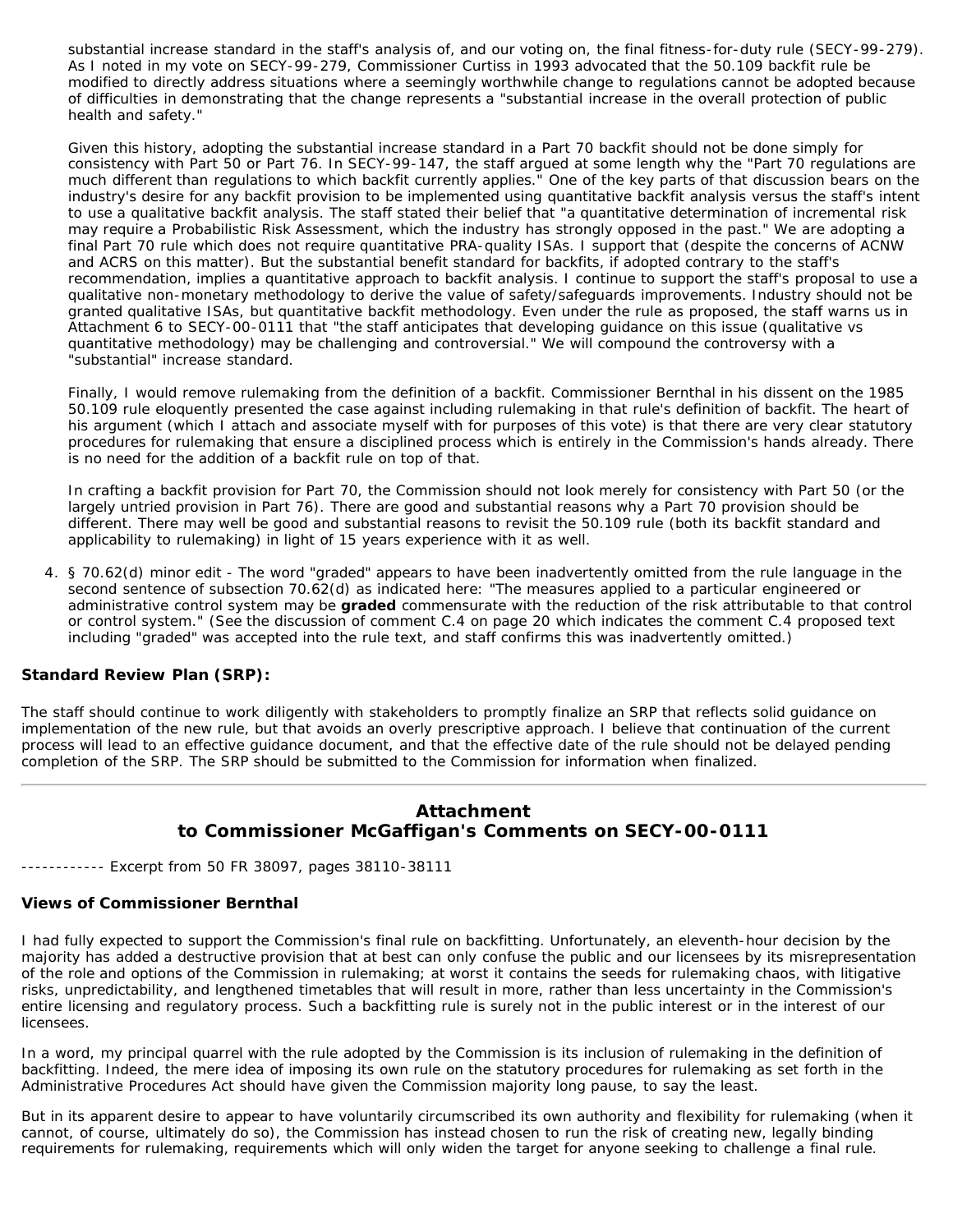It is not even clear just who it is the Commission believes will be served by this action. Far from lending discipline and order to the rulemaking process, what the Commission majority has done will help insure that our often long and tortured consideration of rules will become even longer, more tortured, and more confusing. More ominously, should a future Commission find common-sense public health and safety measures unduly confused and obstructed by the backfit rule, it may in frustration choose simply to begin issuing by order "rules" that today would be subjected to the careful, disciplined process set forth in the Administrative Procedures Act.

The only rationale the majority has offered for wanting to include rulemaking under the backfit rule is to "discipline" the Commission (i.e., to protect the Commission from itself). If the Commission is incapable of disciplining itself in the rulemaking [pg 38111] process as it stands (what with the existing Committee to Review Generic Requirements and the Commission's incontestable authority and ineluctable responsibility to instruct the staff), then I doubt that rule laid upon rule will do much to teach the Commission the virtue of self-discipline.

More specifically, the Commission majority presumably knows that the backfit threshold criteria applied to rulemaking would apply not just on a plant- specific basis (which it should be recalled was the intent of the original backfitting initiative), but to generic decisions that may affect dozens of plants, and in fact to rulemaking on all but procedural matters, rulemaking that may or may not have the remotest connection to what the public and our licensees normally consider a plant "backfit". The scope of Commission rulemaking responsibilities thus often involves broad public policy considerations, and those considerations can rise above elements as simple as cost-benefit analysis to reach issues as fundamental as fairness and individual rights. The Commission's backfit rule, if applied to rulemaking itself, will thus serve only to trivialize in appearance and confuse in practice the many factors to be weighed in rulemaking.

As one small example of the morass into which the Commission majority has wandered, consider (as the Commission currently is considering) whether there should be a requirement that radiation workers be provided their dose records annually. The "benefit" of this "backfit" of Commission rules may seem clear, but it might very well never pass the cost-benefit test. Indeed, it is difficult to imagine a rule that would involve the human-factors element of plant operations, and that would also be amenable to straightforward cost- benefit analysis.

Rulemaking as it exists involves numerous inherent procedural checks and balances to insure that each proposal is carefully considered prior to adoption. Indeed, rulemaking is the forum which provides the greatest number of checks against arbitrary action by the Staff or Commission. Much of the analysis (including cost-benefit) which the new backfitting rule would require is already done informally throughout the process of considering and adopting new regulations.

If the Commission wishes to insure still more structure in the rulemaking process, structure which could take into account every single factor set forth in the backfit rule and more, there are ample means of doing so by simple internal agency management. Such methods would reaffirm existing Commission guidelines to the Staff without opening the door to additional needless litigation as a consequence of vague new, legally enforceable, Commission- created rights added to those already available to all parties under the APA.

The entire backfit rulemaking was undertaken to bring order and accountability to plant modifications heretofore sometimes imposed without the benefit of systematic evaluation and justification. In rulemaking per se, that objective has always been well within the Commission's grasp--it is, after all, the Commission that makes rules. For good measure, the Commission also has the Administrative Procedures Act as a matter of law, and its own Committee to Review Generic Requirements as a matter of internal administrative policy to assist it in carrying out such considered decision-making. Casting the net of the new backfit rule over Commission rule-making (almost as an afterthought, as it happened in this case) is thus at best an exercise in pointless symbolism, and at worst potentially destructive of the Commission's entire rule-making process.

Unneeded law is bad law, and unneeded regulation is bad regulation. The Commission majority has imposed on this agency new regulatory obligations in rulemaking that are not only unneeded, but which the Commission majority itself hopes and trusts will be of little practical (i.e. legally enforceable) consequence. To the extent that this rule will affect rulemaking, it will therefore be a bad rule. In sum, the Commission majority has inexplicably insisted on fixing not only what is, but what ain't broke. I will not be a party to such poor judgment.

# **Commissioner Merrifield**

I approve, with modifications provided in the following paragraphs, the staff recommendations in SECY-00-0111 to publish a final rule amending 10 CFR Part 70, Domestic Licensing of Special Nuclear Material. But first, I want to commend the staff for its efforts to involve the public in both drafting the final rule and standard review plan to date. I recognize this task involved a great deal of extra effort on the part of the staff. But by allowing the public to have access to and make comments on the draft documents in an almost interactive mode involving both public meetings and the internet, I believe the staff has produced a far superior product over the initial draft.

A majority of the rule is fully satisfactory. However, there are a few sections requiring Commission guidance and my comments on those sections are as follows:

1. I approve the staff position that the ISA summary should be approved as part of the overall review process. In addition, I approve the staff position that the backfit provisions of the rule should not become effective for subpart H until the NRC approves the ISA summary. However, these two decisions are somewhat related. Strictly from reading the paper, my impression was that the staff anticipated one approval of the ISA summary at the end of the process. However from